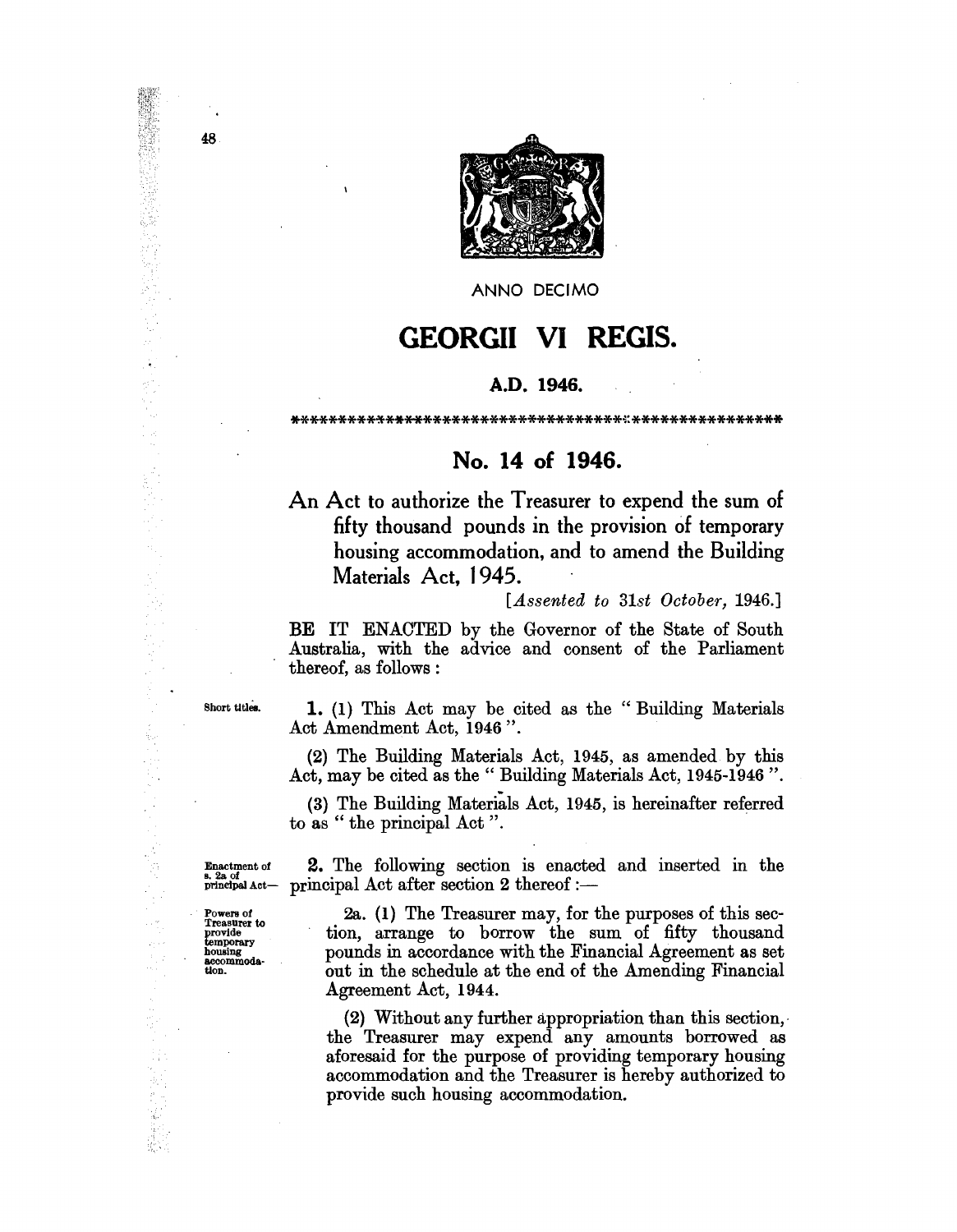(3) Without any further appropriation than this section, the Treasurer may expend out of the general revenue any amounts necessary for the administration of any temporary housing accommodation so provided or for making good any losses of capital incurred in connection therewith and the general revenue is hereby appropriated accordingly.

(4) The Treasurer may let to persons in need of housing accommodation any temporary housing accommodation provided as aforesaid at such rentals and on such terms and conditions as are from time to time fixed by the Treasurer.

(5) For the purpose of providing such temporary housing accommodation the Treasurer may acquire either by agreement or compulsorily, any land upon which are situated any naval, military or air force encampments purchased or otherwise acquired by the Treasurer in order to be used as temporary housing accommodation, and any land adjacent thereto. For the said purpose the Compulsory Acquisition of Land Act, 1925, except sections 49, 79, 80, 81, and 82 of that Act, is incorporated with . this Act, and the Treasurer shall be regarded as the promoter of an undertaking and this Act the special Act within the meaning of the said incorporated Act.

(6) The Public Supply and Tender Act, 1914-1940, shall not apply to anything done by the Minister in exercise of the powers conferred by this section.

**3.** The following section is enacted and inserted in the  $_{s,4}^{\text{Exact}}$  of incipal Act after section 4 thereof :principal Act after section 4 thereof: $-$ 

I

4a. (1) The Governor may by proclamation declare that  $_{\text{of cement.}}^{\text{Control of use}}$ cement shall not be used for any purpose specified from time to time by proclamation except pursuant to a permit issued under this section. The Governor may by proclamation revoke or from time to time vary any such proclamation.

(2) The Minister or any person authorized by the Minister for the purpose may issue to any person a permit to use or cause to be used cement for any purpose specified by any such proclamation. Any such permit may be issued subject to such conditions as the Minister or person aforesaid considers necessary.

(3) Any person who uses or causes to be used any cement for any purpose specified by proclamation aforesaid shall be guilty of an offence and liable to a penalty not exceeding one hundred pounds, unless the cement is used pursuant to a permit issued under this section.

49

ことについていることに、などのなると、このことについていっと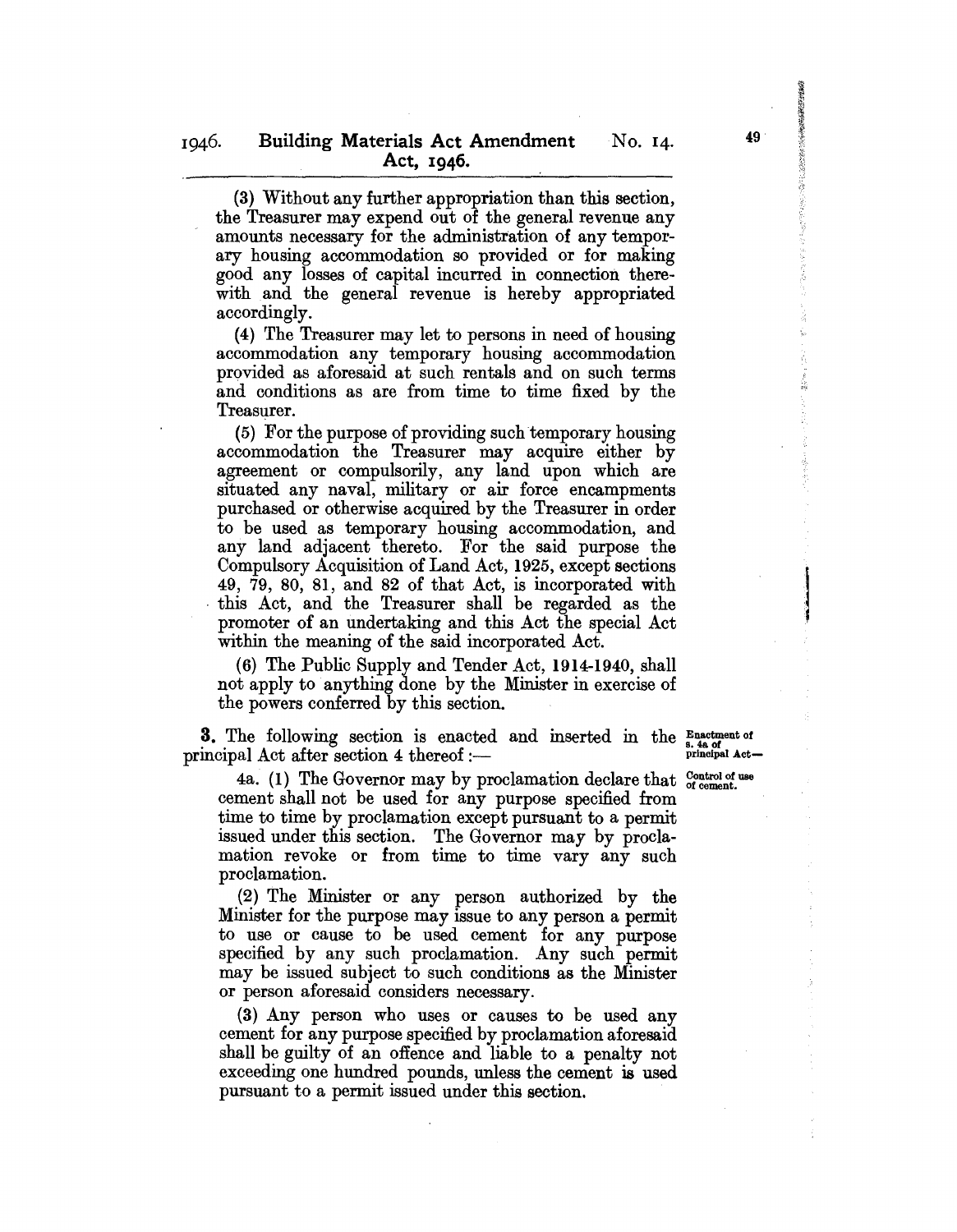(4) Any person who uses or causes to be used any cement contrary to any condition of any permit issued under this section shall be guilty of an offence and liable to a penalty not exceeding one hundred pounds.

E~ttrent of 4. The following section is enacted and inserted in the  $r$ incipal Act after section 7 thereof :-

Notice to<br>
cease unlawful 7a. (1) If in any building or structure in course of con-<br>
construction of struction or if in the carrying out of any repairs, alteration<br>
building or construction of struction or if in the carrying out of any repairs, alteration building or structure.<br>structure. or addition to any building or structure any esssential building material is used contrary to any of the provisions of this Act, the Minister or any person authorized by the Minister for the purpose may give notice to either or both the owner or the builder of the building or structure requiring him to cease carrying on the construction of the building or structure or, as the case may be, the carrying out of the repairs, alteration or addition. If after the giving of notice to any such person, the requirements of the notice are not complied with, that person shall be guilty of an offence and liable to a penalty not exceeding twenty pounds for every day during which the requirements of the notice are not complied with. .

> (2) Any notice under this section may be sent by post by letter addressed to the place of business or residence of the person to whom it is given.

Amendment of<br>principal Act,<br>s. 8---

Evidentiary provision.

5. Section 8 of the principal Act is amended-

6. Section 11 of the principal Act is amended-

- (a) by inserting after the word" Minister" in the second line thereof the words " or by the Director, Building Materials Office";
- (b) by striking out the words " of the Minister" occurring in the fourth and in the eighth lines thereof.

Amendment of principal Act,<br>8. 11— Duration of

Act.

(a) by striking out the word" forty-six" in the second line thereof and by inserting in lieu thereof the word " forty-seven" :

(b) by adding at the end thereof the following subsection  $:$ --(3) The provisions of subsection (1) and (2) of this section shall not apply to section 1 and section 2a of this Act and, notwithstanding the said subsections, the said section I and section 2a shall continue in force until Parliament otherwise provides.

ing 

건류 科學 ng).

 $\frac{1}{2} \frac{1}{2} \frac{1}{2} \frac{1}{2}$  .

a, ny  $\bar{\beta}$ 显표 일 속  $\frac{1}{\sqrt{2}}\frac{d^2}{d^2}$ ť. i, š

麻  $\frac{1}{2}$ W

 $\frac{1}{\sqrt{2}}$ 

k.<br>Mg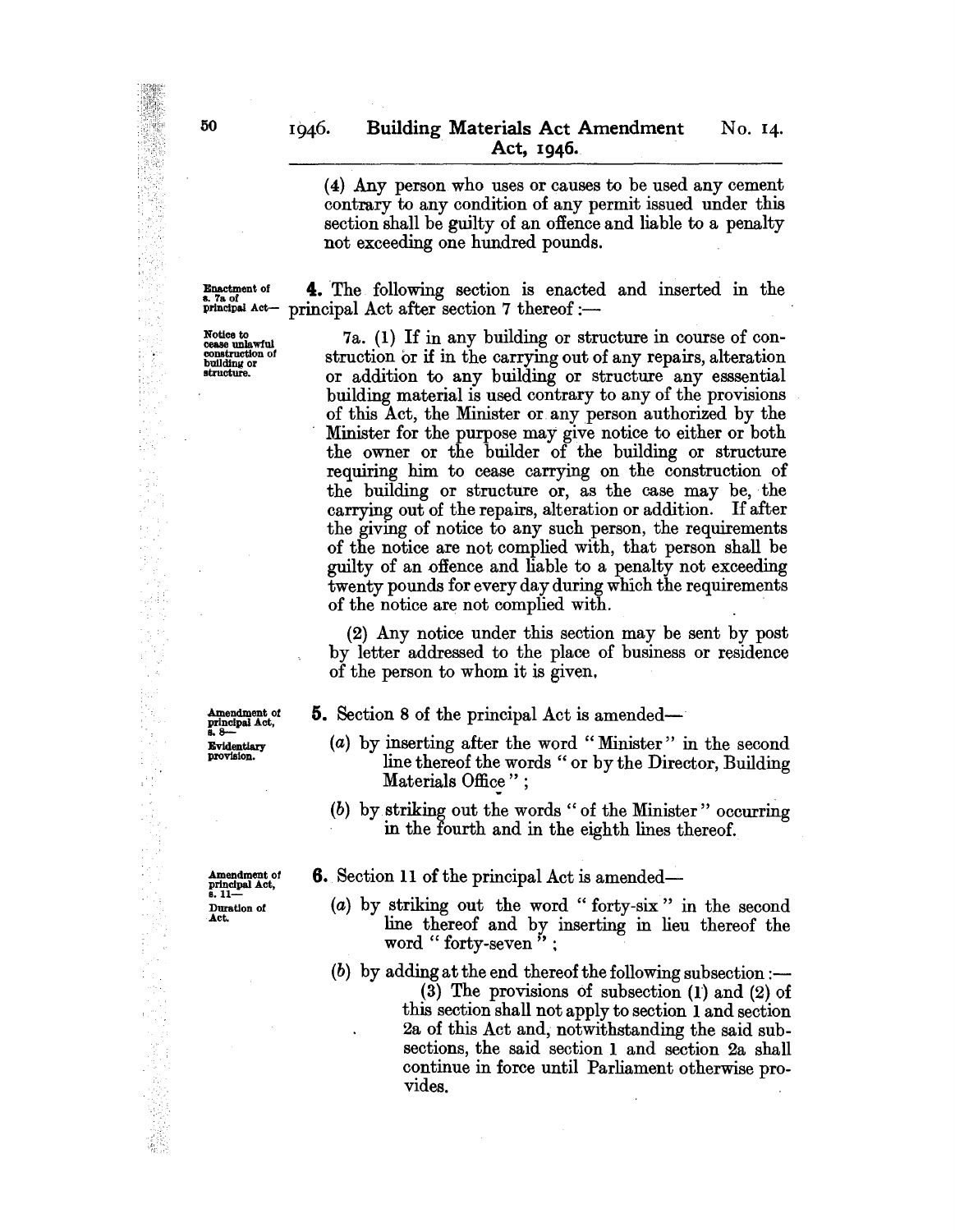7. The first schedule to the principal Act is amended by  $\frac{\text{amendment of}}{\text{principle}}$  in  $\frac{\text{out the words}}{\text{out of the words}}$  for  $\frac{\text{triched}(\text{out})}{\text{in of the words}}$ striking out the words " refractory bricks or " in paragraph 1 thereof.

**8.** The second schedule to the principal Act is amended-

- Amendment of<br>principal Act,<br>second<br>schedule. (a) by adding at the end of paragraph 1 thereof the words "and if any dwelling-house is intended for occupation by other than the owner thereof, the construction of such dwelling-house jf the. total cost of construction (including any amount payable to any builder or contractor) exceeds or if completed will exceed £150 ".
- (b) by striking out paragraph 3 thereof and by inserting in lieu thereof the following paragraph  $:$

3. The carrying out during any period of twelve months ending on the thirtieth day of June in any year of any repairs or alterations or additions to any building or structure if the total cost of carrying out all repairs, alterations and additions to the building or structure during that period (including any amount payable to any person for the purpose of carrying out any such repairs, alteration or addition) exceeds £100.

(0) by striking out pargaraph 4 thereof and by inserting in lieu thereof the following paragraph  $:$ 

> 4. The carrying out during any period of twelve months ending on the thirtieth day of June in any year of any alterations or additions to any dwelling-house for the purpose of subdividing the dwelling-house into two or more occupancies if the total cost of carrying out all such alterations and additions to the dwellinghouse during that period (including any amount payable to any person for the purpose of carrying out any such alterations or additions) exceeds £200.

(d) by inserting therein after paragraph 4 thereof the following paragraph  $:$ ---

4a. 1£-

(a) a permit has been issued under this Act for the construction of any building structure; or